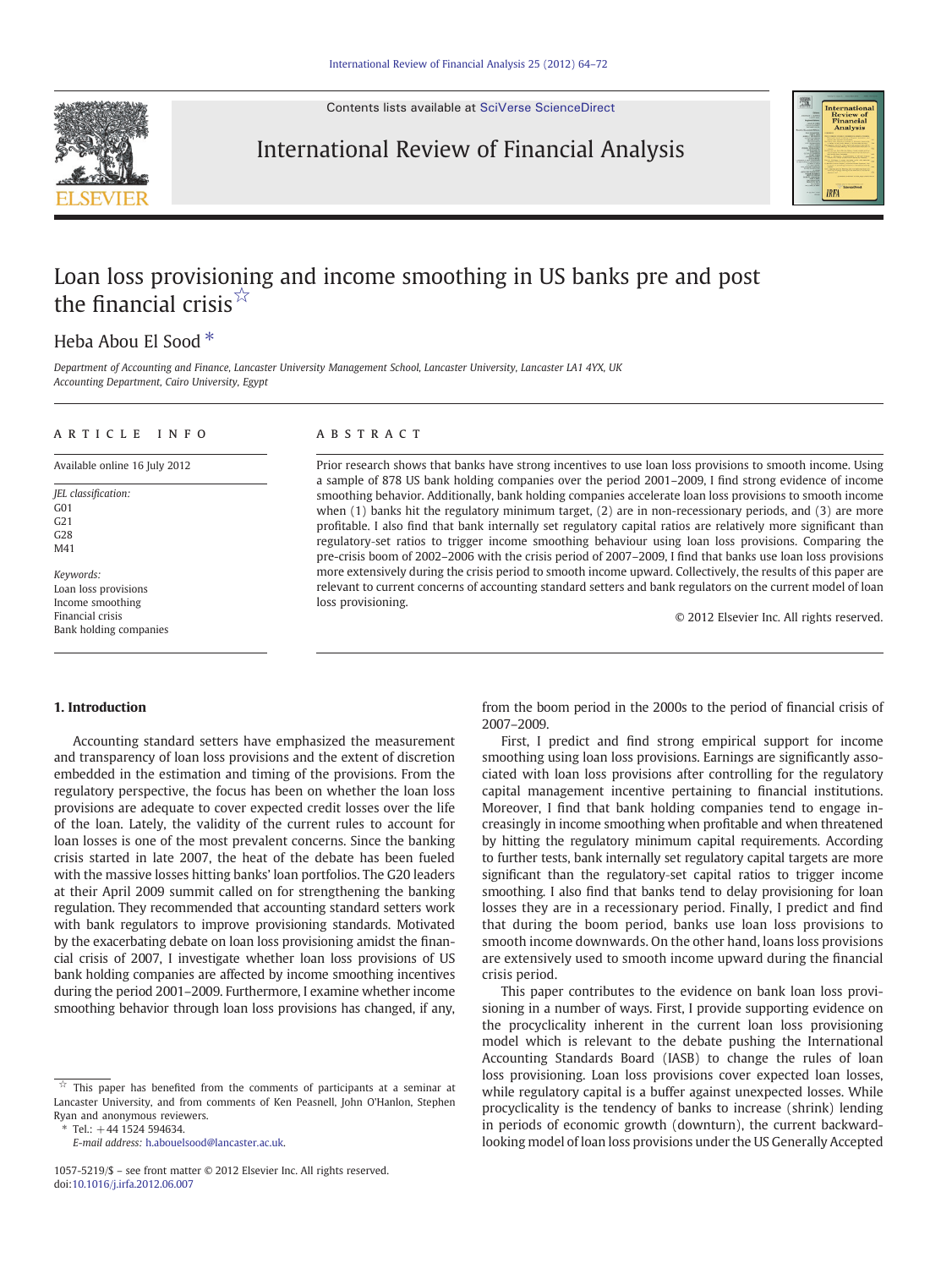Accounting Principles (GAAP) and the International Financial Reporting Standards (IFRS) reinforces the tendency of banks to increase (decrease) loan loss provisions during recessionary (expansionary) periods. In recessionary periods, capital is tight and it is difficult for undercapitalized banks to raise external equity. Therefore, the losses hitting the regulatory capital base in periods of economic downturn magnify the costs of violating regulatory capital targets. Consequently, banks respond by shrinking lending and providing more for loan losses, which aggravates procyclicality. Hence, bank regulators have been urging accounting standard setters to consider changes in the accounting for loan loss provisions ([Clark, 2010](#page-8-0)). Second, I use the regulatory capital ratio as a control to proxy for the regulatory capital management incentive pertaining to banks, uncontrolled for in prior literature. I decompose the regulatory capital ratio into two components: capital, the numerator that is affected by accounting equity, and risk-weighted assets, the denominator that has accounting and asset riskiness elements. Such a breakdown sheds light on the effects of regulatory capital versus risk-weighted assets on loan loss provisions and the relative use of each to manage provisions. Third, I examine the relative significance of the bank-specific internally set capital ratio versus the regulatory capital ratio set by Basel and the Federal Deposit Insurance Corporation (FDIC) in relation to accounting for loan losses to smooth income. Finally, this paper provides evidence on banks' regulatory capital management income smoothing patterns prior to and during the financial crisis of late 2007.

The paper is organized as follows: Section 2 provides background for the study. Hypotheses development is discussed in [Section 3.](#page-2-0) I describe the research design in [Section 4](#page-2-0). Then, [Section 5](#page-4-0) introduces the sample and data. I discuss the empirical results in [Section 6](#page-4-0) and conclude in [Section 7](#page-7-0).

#### 2. Background

#### 2.1. Accounting discretion in provisioning for loan losses

According to US GAAP, recognition of loan loss provisions is governed by Statement of Financial Accounting Standards (SFAS) No. 5, Accounting for Contingencies (1975), and SFAS No. 114, Accounting by Creditors for Impairment of a Loan (1993). Charging and disclosing an accrual to income for the estimated credit loss from a loss contingency is required when it is probable that an asset had been impaired or a liability had been incurred at the date of the financial statements and when the amount of loss can be reasonably estimated. According to the Financial Accounting Standards Board (FASB) codification,<sup>1</sup> topic No. 275 Risks and Uncertainties discusses the nature of estimates inherent in the accounting process. It also acknowledges that making reliable assumptions of future events is difficult in periods of economic stability and gets even more difficult in periods of slowdowns. Therefore, the current model used in the US is an incurred loss model where credit losses pertaining to events that are expected to occur in future accounting periods are not included in provisions until incurred.

Although SFAS No. 5, SFAS No. 114, and FASB codification provide detailed rules to the recognition and measurement of loan loss provisions, there is a degree of management discretion inherent the provisioning process. There is a room for judgment when it comes to the decision of whether the estimated loss is "probable" and "can be reasonably estimated". Moreover, the imprecise wording in the FASB standards and interpretations induces discretion in accounting for loan loss provisions. Being a large accrual for banks, loan loss provisions have a significant impact on earnings and regulatory capital. $<sup>2</sup>$  The</sup> Securities and Exchange Commission (SEC) stressed the importance of adequate documentation in procedures for reviewing loan portfolios and for determining amounts of allowances for loan losses in the balance sheet and loan loss provisions in the income statement in the [Financial Reporting Release No. 28 \(1986\)](#page-8-0). Procedural Discipline in Determining the Allowance and Provision for Loan Losses to be Reported. In 2001, the SEC issued Staff Accounting Bulletin (SAB) No. 102, Selected Loan Loss Allowance Methodology and Documentation Issues, responding to the inadequate documentation of procedures for measuring both general and specific loan loss provisions. Even after the issuance of SAB No. 102, there is a degree of discretion embedded in the provisioning process that banks should estimate loan losses for groups of loans through the application of loss rates to the aggregate loan balances of each group. Such loss rates reflect the bank's historical loan loss experience for each group of loans, adjusted for relevant environmental factors over a specific period. Accordingly, the provisioning process involves factors that magnify the discretion inherent in the provisioning process. The first factor is deciding how loans are grouped and assessed for collectability based on loan type, past due status, and degree of risk. Second, managers engage in determining loss rates and other measures that are considered when establishing appropriate time frames over which to evaluate the loss experience. Finally, there are qualitative factors (e.g. industry, geographical, economic, and political factors) that managers use to assess loss rates [\(SEC Staff Accounting](#page-8-0) [Bulletin No. 102, 2001](#page-8-0)).

#### 2.2. The regulatory environment

Tier 1 capital is an equity-like measure of capital. It consists of core capital representing common book equity, less certain disallowed reserves and intangible assets, plus minority interest and other items. Tier 2 capital is a junior debt-like measure of capital. It includes subordinated debt, plus cumulative perpetual preferred stock and certain reserves not included in tier 1 capital, allowance for loan losses up to a limit, and other items includable in tier 2 capital. Tier 3 capital consists mainly of short-term subordinated debt. It is usually a very small amount, if not zero. Total risk-based capital is the sum of tier 1, tier 2 and tier 3 capital after some adjustments. Banks have to maintain a minimum ratio of 4% tier 1 capital and 8% total risk-based capital to be considered adequately capitalized.

According to the FDIC, allowance for loan losses is already subtracted from tier 1 capital. Since tier 1 capital calculation starts with book equity, the allowance for loan losses is already taken out on an after-tax basis. Then, when calculating tier 2 capital, some of the allowance for loan losses is added to tier 2 (supplementary) capital on a pre-tax basis up to the limit of 1.25% of gross risk-weighted assets. The effect is an increase to total risk-based capital by the tax rate times the allowance for loan losses. Any deduction from the numerator is mirrored in the risk-weighted assets, the denominator. Therefore, since allowance for loan losses is only includable in tier 2 capital up to 1.25% of gross risk-weighted assets, the excess allowance is not included from the numerator. The balance of allowance for loan losses in excess of 1.25% of gross risk-weighted assets is deducted from the denominator to arrive at the risk-weighted assets base and offset the adjustments on the numerator's side. When testing the effect of loan loss provisions on earnings, I need to control for the effect on regulatory capital that happens by construction. For each component of the regulatory capital ratio, appropriate adjustment is needed to the capital and the risk-weighted asset bases respectively.<sup>3</sup>

 $^{\rm 1}$  For complete FASB codification: [http://aaahq.org.](http://aaahq.org)

<sup>&</sup>lt;sup>2</sup> [Table 1](#page-4-0) shows descriptive statistics of the magnitude of loan loss provisions as a proportion of net income before loan loss provisions. Mean loan loss provisions form 27.5% of net income before loan loss provisions for sample bank holding companies.

 $3$  In 2004, banks have been allowed to use the Internal Rating Based (IRB) approach under which they use their own internal measures for key drivers of credit risk as primary inputs to the capital ratio calculation. This approach has been reducing the regulatory capital requirements for banks. Therefore, I believe that this event has not been working in favor of the main hypotheses, as it does not add a regulatory constraint on BHCs' regulatory capital.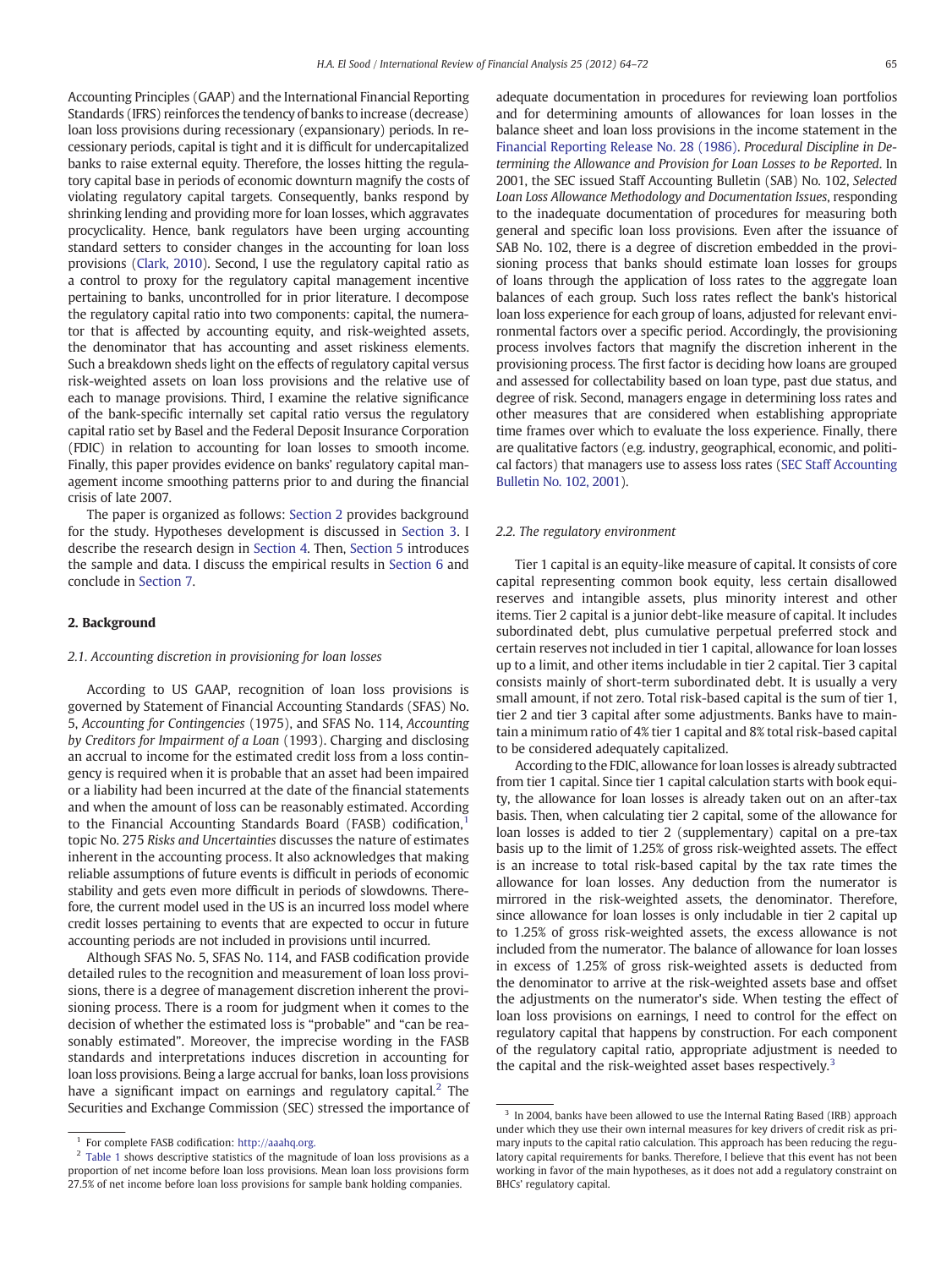### <span id="page-2-0"></span>2.3. Procyclicality concerns

According to US GAAP, the "incurred loss model" is used to recognize allowance for loan and lease losses. The incurred loss model is claimed to be backward looking as it rests on ex-post data [\(Handorf](#page-8-0) [& Zhu, 2006](#page-8-0)). This backward‐looking feature made the US Comptroller of the Currency, John Dugan, express concern that the current accounting standards compromise the timeliness of recognizing loan loss provisions ([Dugan, 2009](#page-8-0)). Current accounting standards are seen as sustaining the backward‐looking approach of the incurred loss model. With the sudden losses hitting banks during the financial crisis, loan loss provisions soared rapidly, thus hitting capital cushions. During a recession, undercapitalized banks face a squeeze in the equity base that might not be easily restored by raising external funding.<sup>4</sup> The pressure of capital reduction coupled with the costs of violating regulatory capital targets may lead banks to tighten lending practices to counteract the shrinking capital base by reducing the risk-weighted assets base. Moreover, delaying the provisioning process artificially inflates the regulatory capital base without the need to issue capital on a timely basis. Banks thus enter a downward spiral, which aggravates the procyclicality concerns.

#### 3. Hypotheses development

This section begins with a discussion of managers' incentive to use loan loss provisions for income smoothing. Then, I discuss the procyclicality in the current provisioning rules to develop the hypothesis on the pre-crisis post-crisis periods.

#### 3.1. Income smoothing hypotheses

[Shrieves and Dahl \(2003\)](#page-8-0) attribute income positive association with loan loss provisions to the use of bank management discretion in determining the magnitude and the timing of those provisions. Prior research has provided mixed evidence on the use of loan loss provisions to smooth income. On one hand, [Collins, Shackelford, and](#page-8-0) [Wahlen \(1995\)](#page-8-0), [Liu and Ryan \(1995\)](#page-8-0), [Kanagaretnam, Lobo, and](#page-8-0) [Mathieu \(2003\),](#page-8-0) and [Kanagaretnam, Lobo, and Yang \(2004\)](#page-8-0) document the use of loan loss provisions for income smoothing purposes. On the other hand, [Beatty, Chamberlain, and Magliolo \(1995\)](#page-7-0) and [Ahmed,](#page-7-0) [Takeda, and Thomas \(1999\)](#page-7-0) find no support for such hypothesis. I reinvestigate whether loan loss provisions are used to smooth income in a more recent period spanning the financial crisis of late 2007. Due to the unique nature of banks, I refine the tests by controlling for regulatory tier 1 capital level and risk‐weighted assets representing the regulatory capital incentive to manage provisions [\(Ahmed et al.,](#page-7-0) [1999; Beatty et al., 1995\)](#page-7-0). The first hypothesis is:

 $H_{1a}$ . Earnings is positively associated with subsequent year loan loss provisions.

[Bikker and Metzemakers \(2005\)](#page-7-0) provide evidence on procyclicality of loan loss provisions to smooth income. [Liu and Ryan \(2006\)](#page-8-0) show that banks accelerate charge-offs during inflationary times. Accordingly, I conjecture that BHCs tend to delay provisioning to smooth income during recessionary periods and accelerate provisions in inflationary periods. The following hypothesis expresses this conjecture:

 $H_{1b}$ . The association, if any, between earnings and subsequent year loan loss provisions is negative in recessionary periods.

According to [Liu and Ryan \(2006\),](#page-8-0) more profitable banks managed income downwards during the 1990 boom. Hence, I predict that more profitable BHCs accelerate provisioning to smooth income downward.

 $H<sub>1c</sub>$ . The association, if any, between earnings and subsequent year loan loss provisions is positive for more profitable bank holding companies.

The inclusion of bank earnings as part of equity, and hence of regulatory capital, provides a unique empirical setting. I argue that capital‐constrained banks are more motivated to manipulate income, which is includible in tier 1 capital by construction, as a way of managing regulatory capital relative to non-constrained banks. Therefore, the hypothesis is expressed as:

 $H_{1d}$ . The association, if any, between the change in earnings and loan loss provisions differs for banks below the target capital ratio relative to those above the target capital ratio.

I use two alternative triggers of capital constraint. Following [Ahmed](#page-7-0) [et al. \(1999\)](#page-7-0), banks face high costs of approaching or violating the regulatory minimum capital ratio set by the FDIC. Therefore, the first measure is the regulatory minimum tier 1 capital ratio of 4% for a bank to be considered adequately capitalized. The second measure is a bank-specific internally set tier 1 capital ratio. The use of the second measure is consistent with prior evidence that bank-specific targets are binding ([Collins et al., 1995](#page-8-0)).

#### 3.2. Pre-crisis boom and crisis period hypothesis

According to [Bikker and Metzemakers \(2005\)](#page-7-0) and [Beatty and Liao](#page-7-0) [\(2009\),](#page-7-0) the provisioning behavior of banks is largely procyclical. In addition, provisioning has been used to obscure income smoothing during the boom of the 1990s [\(Liu & Ryan, 2006\)](#page-8-0). I predict that the regulatory capital and income smoothing behavior of banks differs during the pre-crisis boom period of 2002–2006 compared to the crisis period of 2007–2009. In line with the squeezed profits and massive losses hitting bank portfolios amidst the financial crisis, I conjecture that banks delay loan loss provisions to smooth income upward.

H<sub>2</sub>. The association between earnings and subsequent year loan loss provisions is less pronounced during financial crisis period than during the pre-crisis boom.

#### 4. Research design

The following multivariate regression model is used to investigate hypothesis  $H_{1a}$  of income smoothing:

$$
LLP_{it+1} = \beta_1 + \beta_2 NIA_{it} + \sum_{j=1}^{n} \beta_j Controls_{jit+1} + \varepsilon_{it}
$$
 (1)

where  $LIP_{it+1}$ =loan loss provisions to average assets, for firm *i* at year  $t + 1$  and NIA<sub>it</sub> = the ratio of net income before extraordinary items, taxes and loan loss provisions to average assets.

I predict a positive sign for the coefficient of  $NIA_{it}$ . I include both  $CAP<sub>it</sub>$  and RWA $<sub>it</sub>$  to test for the income smoothing incentive incremen-</sub> tal to the incentive to manage regulatory capital. The first variable is the level of tier 1 capital, adjusted for the allowance for loan losses, and deflated by total assets for firm *i* at year  $t$  (CAP<sub>it</sub>). The second variable is the level of risk-weighted assets, adjusted for the allowance for loan losses, to total assets ( $RWA_{it}$ ). This variable accounts for the other component of the regulatory capital measure. It pertains to whether the bank should, as opposed to can afford to, recognize loan loss provisions.  $RWA_{it}$  is a composite measure of the accounting

<sup>&</sup>lt;sup>4</sup> In July, 2010, the Committee of European Banking Supervisors (CEBS) has released the results of EU banks stress test. In a recession scenario, due to massive losses hitting the loans portfolio, banks fail to maintain a 6% tier 1 capital ratio to be considered adequately capitalized.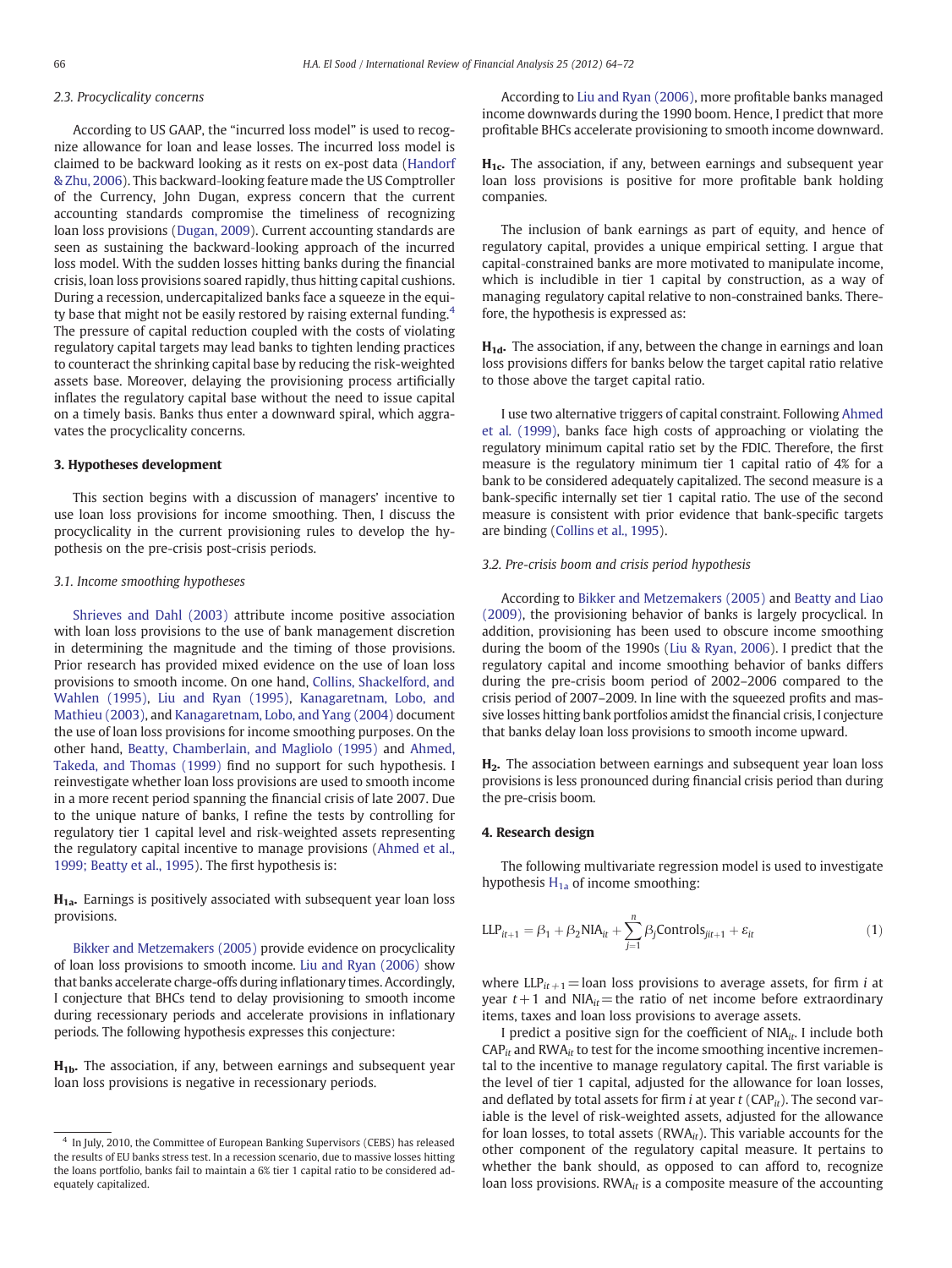numbers pertaining to asset positions and the degree of risk based on management choice to invest in alternative positions. The agency problem suggests that managers are less willing to undertake risks than are shareholders. This is due to the higher costs managers face when violating capital requirements and in the event of bankruptcy [\(Lee, 2002\)](#page-8-0). Prior literature documented the conflict between shareholders and managers over bank risk-taking behavior ([Gropp &](#page-8-0) [Köhler, 2010](#page-8-0)). I expect that the level of risk-weighted assets is positively associated with loan loss provisions. If loan loss provisions increase consequent to a prior period increase in tier 1 capital, this implies that the bank can afford to make the provision without incurring regulatory capital costs. On the other hand, if loan loss provisions increase consequent to a prior period increase in risk‐weighted assets, this suggests that the bank has to account for the provision to meet the inherent default risk. One can note that the product of  $CAP<sub>it</sub>$  and the reciprocal of RWA $_{it}$  produce the tier 1 regulatory capital ratio. Thus, in a further test, I use one explanatory variable of tier 1 capital ratio (CAPR<sub>it</sub>) in lieu of CAP<sub>it</sub> and RWA<sub>it</sub>. It is calculated as tier 1 capital divided by risk‐weighted assets.

Consistent with prior literature that attempted to isolate the discretionary component of loan loss provisions by controlling for other elements that are believed to be non-discretionary, $5$  I use three control variables as indicators of the non-discretionary component of loan loss provisions. The first variable is the change in the standard deviation of bank annualized daily equity returns ( $\Delta$ STDEQ<sub>it+1</sub>) which is a generic measure of risk to proxy for the stock market's estimate of the risk inherent in the bank loan portfolios. A potential drawback of this measure is that equity returns volatility is a risk measure of all the bank's activities not just its loan portfolio. The other two variables are the change in loans ( $\Delta L_{it+1}$ ) to proxy for real growth in the magnitude of loans and the change in 100% risk-weighted loans ( $\Delta R L_{it+1}$ ). The change specification used in the latter variable is a proxy for the marginal riskiness of the loans' portfolio to disentangle the quality of loans undertaken from the crude change in loans' magnitude. Including such variable rules out the alternative explanation that banks adjust loan loss provisions only to account for the degree of riskiness of the loan portfolio. In unreported sensitivity tests, I use alternative proxies for the non-discretionary component of loan loss provisions. Following [Moyer \(1990\),](#page-8-0) [Beatty et al. \(1995\)](#page-7-0), and [Ahmed et al. \(1999\),](#page-7-0) I use the change in nonperforming loans to total assets  $(\Delta NPL_{it+1})$  to proxy for the expected change in default risk on loan portfolios. I also use the change in the ratio of individual loans to commercial and industrial loans ( $\Delta$ ICL<sub>it+1</sub>) adapted from [Rivard, Bland, and Morris \(2003\)](#page-8-0) to proxy for the composition of bank loan portfolio and the inherent risk in investment decisions. Motivated by evidence of [Beatty et al.](#page-7-0) [\(1995\)](#page-7-0) that the decision to trade securities is associated with other discretionary decisions including loan loss provisions, I use the change in loans to securities ( $\Delta LS_{it+1}$ ) as an alternative proxy for different degrees of riskiness inherent in the bank's investment portfolio. Additionally, in another sensitivity check, I control for the possibility that the results are driven by the degree of risk of the bank loan portfolio. Consequently, I develop an alternative risk measure in addition to the risk-weighted assets  $RWA_{it}$ .

The risk-weighted assets measure might be claimed to be noisy as it measures the degree of riskiness not only of loans but also of all balance sheet assets and off-balance sheet items. Therefore, I employ a measure of the risk-weighted loans to total assets  $RWL_{it}$ . This measure is composed of the sum of the 0%, 20%, 50%, and 100% loans to total assets. $6$  [Beatty and Liao \(2009\)](#page-7-0) provide evidence that bank size is significantly positively associated with bank lending practices. I include bank size ( $SIZE_{it}$ ) expressed as the natural log of total assets to ensure that the results do not merely capture the size effect and the inherent default risk element. I refine the test in prior studies by controlling for income as an incentive for banks to manage their loan loss provisions [\(Liu & Ryan, 1995\)](#page-8-0). I control for the regulatory capital management using  $(CAP_{it})$  on loan loss provisioning by including the change of net income before extraordinary activities, taxes and loan loss provisions to assets. Explanatory stock variables are adjusted for the allowance for loan losses and deflated by total assets. On the other hand, flow variables are deflated by average assets. I use lead values of the dependent variable and contemporaneous values of the independent variables to avoid potential endogeneity problems.

The coefficients on  $\text{CAP}_{it}$ , RWA<sub>it</sub>, SIZE<sub>it</sub>,  $\Delta$ STDEQ<sub>it +1</sub> and  $\Delta$ RL<sub>it +1</sub> are all expected to be positive. More specifically, an increase in tier 1 capital implies affordability of the available capital cushion to make more loan loss provisions. For the latter variables, an increase in risk-weighted assets, size, the standard deviation of equity returns, and risky loans growth implies an increase in default risk. Hence, the necessity to make loan loss provisions to account for the risk inherent in these measures. I predict  $\Delta L_{it+1}$  to have a negative coefficient. Banks tend to increase loans in periods of a rising economy and shrink loans at times of recession [\(Beatty & Liao, 2009](#page-7-0)). Contrarily, banks provide relatively more for loan losses during bad times than good times ([Laeven & Majnoni, 2003\)](#page-8-0). Therefore, I expect loan growth to be negatively associated with the tendency to provide for loan losses. The existence of such negative association provides preliminary evidence on procyclicality of loan loss provisions.

In line with [Liu and Ryan \(2006\)](#page-8-0), I test whether BHCs are motivated to smooth income through loan loss provisions when they are (1) going through a recession and (2) more profitable. Therefore, I include  $\text{REC}_{it}$  as a dummy that equals 1 if the year is a recessionary period and zero otherwise. I also include  $NID_{it}$  a dummy variable that equals 1 if the BHC has an above-median net income before extraordinary items, taxes and loan loss provisions to total assets and zero otherwise. Both dummy variables are interacted with  $NIA_{ir}$ . I expect BHCs to accelerate loan loss provisioning to smooth income if they are (1) in a non-recessionary period and (2) more profitable. The regression models to test for hypotheses  $H_{3b}$  and  $H_{3c}$ , respectively, are:

$$
LLP_{it+1} = \beta_1 + \beta_2 NIA_{it} + \beta_3 REC_{it} + \beta_4 NIA_{it} \times REC_{it}
$$
  
+ 
$$
\sum_{j=1}^{n} \beta_j Controls_{jit+1} + \varepsilon_{it}
$$
 (2)

$$
LLP_{it+1} = \beta_1 + \beta_2 NIA_{it} + \beta_3 NID_{it} + \beta_4 NIA_{it} \times NID_{it}
$$
  
+ 
$$
\sum_{j=1}^{n} \beta_j ControIs_{jit+1} + \varepsilon_{it}
$$
 (3)

To further test whether earnings management is intensified by whether banks are capital-constrained, I include a dummy variable  $T_{it}$  that equals 1 if the bank falls below the regulatory capital target and zero otherwise. If banks fall below the target set by the FDIC, they face considerable costs of violations. Therefore,  $T1_{it}$  measures whether banks smooth income to mitigate the cost of violating regulatory minimum target.

Additional tests reveal that tier 1 capital ratios of sample bank holding companies far exceed the regulatory minimum of 4%. Hence, the use of an alternative measure of bank-specific target becomes justifiable. I use a second trigger generated by the bank-specific mean tier 1 capital ratio to proxy for internal regulatory capital targets. For that purpose, I use the dummy  $T2_{it}$  that equals 1 if the bank falls below the bank-specific tier 1 capital ratio mean and zero otherwise.  $T2_{it}$  represents a bank-generated threshold, below which banks are

<sup>&</sup>lt;sup>5</sup> It should be noted that there has been some concern about the control variables not entirely excluding the effect of direct application of accounting standards rather than management discretion.

 $6$  Results of the main empirical tests are sustained when using alternative measures of the non-discretionary component in loan loss provisions. Moreover, unreported results show significant association between the risk-weighted loans variable  $(RWL<sub>it</sub>)$ and loan loss provisions.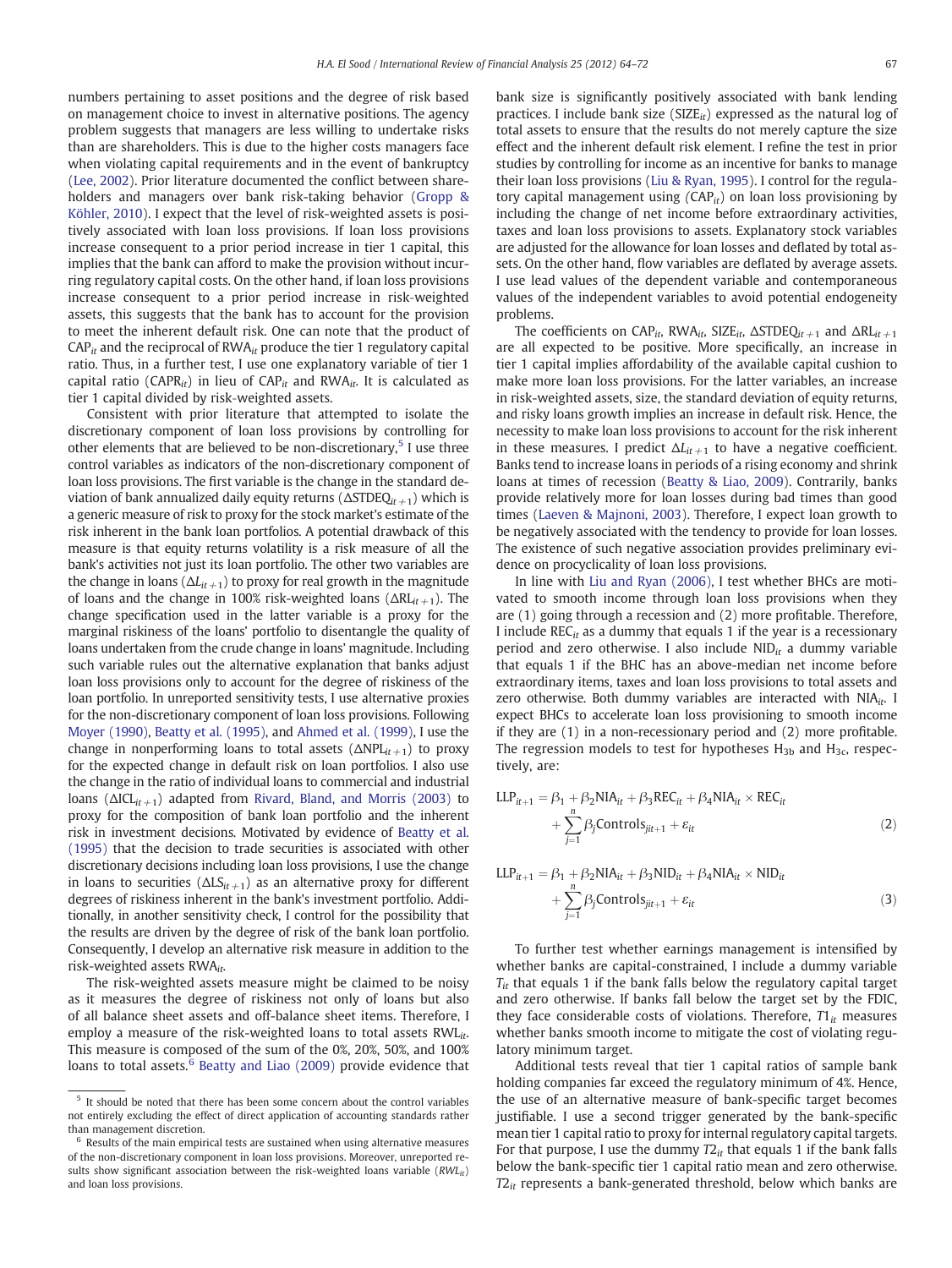<span id="page-4-0"></span>viewed as poorly capitalized, as opposed to the regulatory threshold,  $T1_{it}$ . The regression model to test for  $H_{3d}$  is expressed as:

$$
LLP_{it+1} = \beta_1 + \beta_2 \Delta NI_{it+1} + \beta_3 T_{it} + \beta_4 \Delta NI_{it+1} \times T_{it}
$$
  
+ 
$$
\sum_{j=1}^{n} \beta_j \text{Controls}_{jit+1} + \varepsilon_{it}
$$
 (4)

where  $\Delta NI_{it+1}$  = change of net income before extraordinary items, taxes and loan loss provisions to total assets.

The coefficients of the interaction term  $(\Delta N I_{it+1} \times T I_{it})$  and  $(\Delta NI_{it+1} \times T2_{it})$  are of particular interest. Getting significantly positive association between loan loss provisions and these terms provide evidence that banks' income smoothing behavior differs significantly for poorly capitalized banks.

Models (1) and (3) are used to test the  $H<sub>2</sub>$  for the pre-crisis and the financial crisis subsamples. Throughout all tests, I use a fixed‐ effects model to account for bank-specific and year-specific differences to ensure that the reported significance levels are not driven by cross-sectional or time-series dependence in residuals.

#### 5. Sample and data

The sample consists of U.S. bank holding companies (BHCs) for the period 2001–2009. The data are collected from BHCs' regulatory reports FR Y-9C filed with the U.S. Federal Reserve Bank. Bank holding companies are required to file annual and quarterly consolidated balance sheets and income statements along with other information pertaining to the banks' regulatory capital. They are identified in these reports based on a federal code called the "RSSD ID." A unique feature of the dataset is that it ties in the regulatory data in the FR Y-9C reports and the financial statement data pertaining to equity and asset values. The final dataset contains regulatory numbers that articulate to the accounting equity and asset values. Additionally, I have aligned FR Y-9C reports across years. I have matched the variables reported in the regulatory filings by name and adapted the codes to match across the sampling period.

Market data pertaining to equity returns are obtained from the Center for Research in Security Prices (CRSP). I use annualized daily equity returns to get the standard deviation of equity returns used in the empirical tests. Bank holding companies are identified in CRSP according to either the "permco" or the "permno" codes. These codes represent ID numbers assigned to firms in the CRSP database. In order to obtain a comprehensive dataset, I have matched BHCs by permco, permno, and RSSD ID to merge accounting, regulatory and market data.

To be included in the sample, a bank holding company must satisfy the following criteria: (1) have available accounting data in FR Y-9C reports filed with the Federal Reserve, (2) possess available regulatory data in FR Y-9C reports filed with the Federal Reserve, and (3) have return data available on the CRSP tape. Therefore, I delete observations with any of these values missing. I also trim observations on the top and bottom 1% to eliminate outliers. With respect to defining recessionary periods, I rely on the National Bureau of Economic Research (NBER) classification. The NBER classifies the fiscal years 2001, 2007, 2008 and 2009 as recessionary periods. This classification is used rather than using a longer period with multiple business cycles to test for procyclicality of loan loss provisions. This specification seems necessary to take into account a fundamental change in the discretion and documentation requirements of loan loss provisions defined by SEC SAB No 102 in 2001. Moreover, the recessionary period covers the financial crisis of late 2007. Thus, the results obtained are relevant to the procyclicality concerns and debates on provisioning rules during the recent financial crisis. I do not restrict the sample to BHCs having annual data over the entire sampling period to mitigate the effect of results being potentially driven by survivorship bias. The final

sample consists of 878 bank holding companies and 4,689 bank-year observations.

#### 6. Results

In this section, I first provide descriptive statistics of the sample. Then, I introduce evidence of regulatory capital management using loan loss provisions. Third, I present results of the procyclicality hypothesis. Finally, I discuss results pertaining to the income smoothing hypotheses.

#### 6.1. Descriptive statistics

The loan loss provision is a large accrual that can be used to affect the earnings and regulatory capital figures as shown by Table 1. In panel A, mean (median) loan loss provisions for the sample BHCs represent 27.55% (11.15%) of net income before loan loss provisions. It can be noted that  $LLPNI_{it}$  reaches its highest levels at times of recession, consistent with the regulators' claim of the procyclicality in the current incurred loss model. The mean (median) ratio of loan loss provisions to net income before loan loss provisions for recessionary years of 2001, 2007, 2008, and 2009 is 22.03% (14.68%), 20.91% (32.02%) and 288.16% (44.91%) respectively. The largest  $LLPNI<sub>it</sub>$  is achieved in 2009 due to huge losses achieved in the period. Panels B and C provide descriptives of loan loss provisions and net income

#### Table 1

Descriptive statistics of loan loss provisions to net income before extraordinary items, taxes, and loan loss provisions across years 2001–2009 and overall sample.

| Panel A      |              |                |           |
|--------------|--------------|----------------|-----------|
| <b>LLPNI</b> | Mean         | Median         | Std Dev   |
| 2001         | 0.2203       | 0.1468         | 0.3176    |
| 2002         | 0.1988       | 0.1289         | 0.3371    |
| 2003         | 0.1792       | 0.1109         | 0.5311    |
| 2004         | 0.1369       | 0.0949         | 16.8527   |
| 2005         | 0.1117       | 0.0833         | 0.2850    |
| 2006         | 0.1143       | 0.0854         | 0.1387    |
| 2007         | 0.2400       | 0.1063         | 1.0017    |
| 2008         | 0.2091       | 0.3202         | 6.9021    |
| 2009         | 2.8816       | 0.4491         | 51.1144   |
| Total        | 0.2755       | 0.1115         | 15.6810   |
| Panel B      |              |                |           |
| <b>LLP</b>   | Mean (\$000) | Median (\$000) | Std Dev   |
| 2001         | 309,179      | 6,968          | 872,128   |
| 2002         | 186,157      | 4,009          | 894,162   |
| 2003         | 139,796      | 3,392          | 683,598   |
| 2004         | 128,616      | 3,400          | 694,861   |
| 2005         | 88,958       | 3,332          | 501,158   |
| 2006         | 106,156      | 3,032          | 582,143   |
| 2007         | 238,759      | 6,352          | 1,101,989 |
| 2008         | 725,750      | 23,095         | 3,592,204 |
| 2009         | 1,233,967    | 44,123         | 6,137,244 |
| Total        | 313,990      | 5,977          | 2,391,214 |
| Panel C      |              |                |           |
| NI           | Mean (\$000) | Median (\$000) | Std Dev   |
| 2001         | 393,917      | 18,705         | 958,642   |
| 2002         | 643,718      | 29,162         | 2,557,651 |
| 2003         | 716,090      | 30,252         | 2,823,134 |
| 2004         | 905,898      | 47,367         | 3,801,700 |
| 2005         | 767,179      | 49.184         | 3.195.505 |
| 2006         | 1,020,578    | 48,552         | 4,454,186 |
| 2007         | 460,299      | 38,662         | 4,362,839 |
| 2008         | 401,447      | 33,369         | 4,132,881 |
| 2009         | 399,003      | 33,073         | 7,595,052 |
| Total        | 860,252      | 42,018         | 4,062,045 |

LLPNI=loan loss provisions divided by net income before extraordinary items, taxes and loan loss provisions,  $LLP$  = total loan loss provisions,  $NI$  = net income before extraordinary items, taxes and loan loss provisions.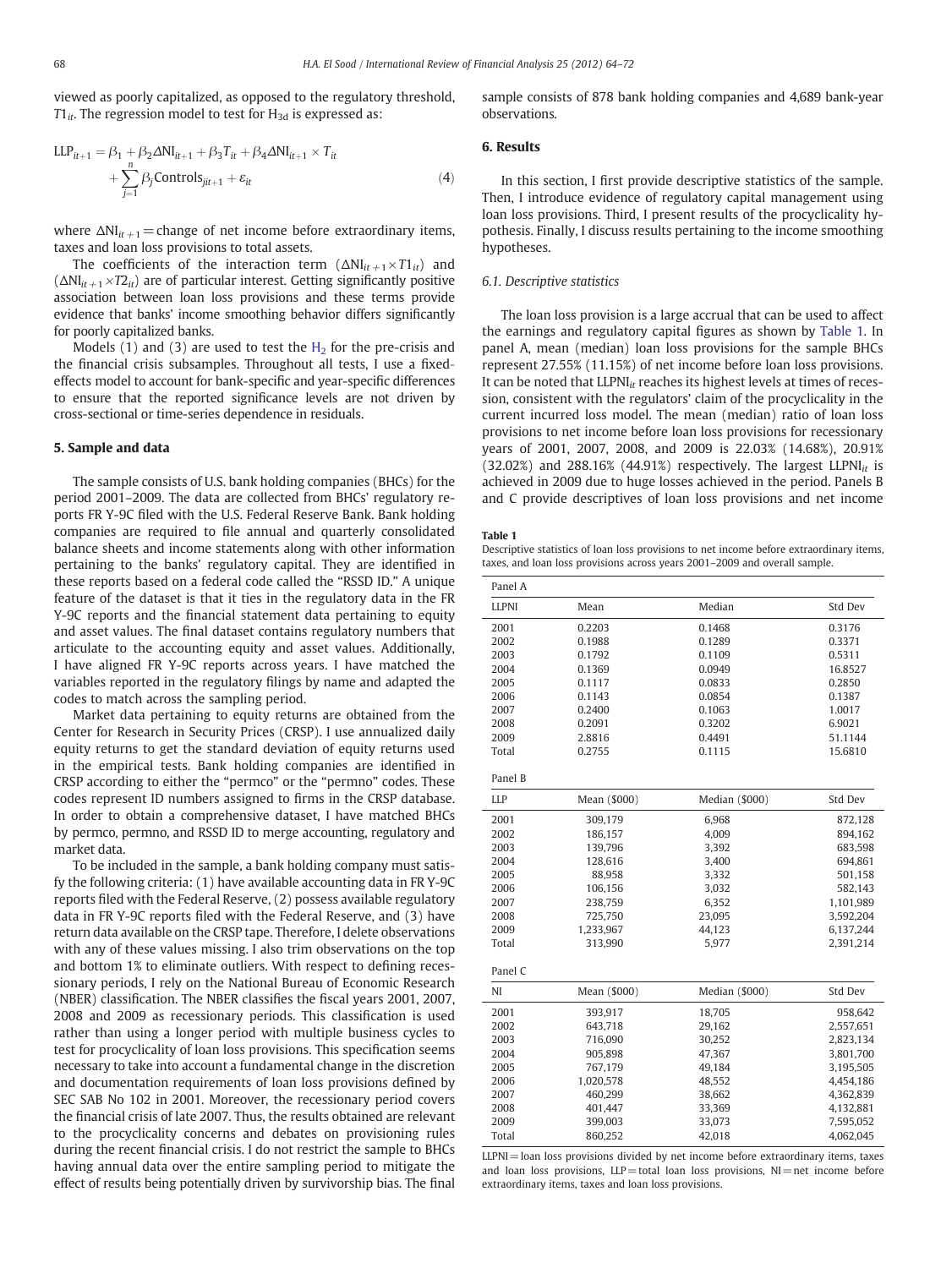before extraordinary items, taxes and loan loss provisions respectively. I expect and find that  $LLP_{it}$  reaches its highest levels during the financial crisis period while  $NI_{it}$  reaches its lowest levels during this period.

Table 2 provides key descriptive statistics for annual sample data. Loan loss provisions represent 0.41% of total assets. Mean tier 1 capital to total assets is 9.4%, while the mean risk-weighted assets ratio to total assets is 72.4%. As revealed by median figures, regulatory capital is right skewed while risk‐weighted assets are left skewed. This result is in line with the Basel objective to motivate banks to keep a capital cushion above the minimum required while discouraging banks from taking unnecessarily risky investments according to the regulatory measure of risk embedded in the risk‐weighted assets. Untabulated results show a mean tier 1 capital to total risk-weighted assets ratio of 13%. This ratio far exceeds the regulatory minimum ratio of 4% for banks to be adequately capitalized. This result is consistent with prior evidence that banks keep their regulatory capital far above the minimum required ([Berger, DeYoung, Flannery, Lee, & Öztekin,](#page-7-0) [2008\)](#page-7-0). The mean results for bank leverage and return on assets are 8.98% and 1.59% respectively.

The minimum loan loss provision to average assets for the sample banks is −3.77%. Negative loan loss provisions can arise because of recoveries and/or write-backs of previously recorded provisions to bring down the balance of allowance for loan losses. The negative low points of tier 1 capital and equity to asset ratios are due to being adjusted for the negative amount of loan loss provisions. Results of the loan composition variables reveal that banks have increased their loan portfolio (7.86%  $\Delta L_{it+1}$ ), invested in more risky loans (6.63%  $\Delta R L_{it+1}$ ), reduced their holdings of individual loans relative to commercial loans ( $-40\%$   $\Delta$ ICL<sub>it +1</sub>), recognized more nonperforming loans (0.38%  $\Delta NPL_{it+1}$ ), and slightly invested in more securities compared to loans (1.96%  $\Delta SL_{it+1}$ ).

[Table 3](#page-6-0) displays the Pearson correlation coefficients between sample data. The correlations between the dependent variable  $LLP_{it+1}$ and all independent variables are significant under conventional levels. I find a positive correlation between loan loss provisions and each of the components of tier 1 capital ratio. Furthermore, there is a positive correlation between each of the generic risk measures, as

| . .<br>. .<br>$\sim$ |  |
|----------------------|--|
|----------------------|--|

| Descriptive statistics of sample BHCs for the period 2001–2009. |
|-----------------------------------------------------------------|
|-----------------------------------------------------------------|

| Variable                        | Mean      | Median    | Std Dev | Min       | Max      |
|---------------------------------|-----------|-----------|---------|-----------|----------|
| $LLP_{it+1}$                    | 0.0041    | 0.0018    | 0.0089  | $-0.0088$ | 0.1573   |
| $NIA_{it}$                      | 0.0159    | 0.0157    | 0.0143  | $-0.1025$ | 0.3605   |
| CAP <sub>ir</sub>               | 0.0941    | 0.0889    | 0.0349  | $-0.0377$ | 0.8388   |
| $RWA_{it}$                      | 0.7240    | 0.7358    | 0.1226  | $\Omega$  | 1.1197   |
| $SIZE_{it}$                     | 13.2690   | 12.9650   | 1.2988  | 10.9553   | 21.5229  |
| $\Delta$ STDEQ <sub>it +1</sub> | 0.1175    | $-0.0036$ | 0.4879  | $-0.2611$ | 2.4691   |
| $\Delta N I_{it+1}$             | 0.0005    | 0.0007    | 0.0089  | $-0.2336$ | 0.1434   |
| $\Delta L_{it+1}$               | 0.0786    | 0.0579    | 0.1335  | 0.7613    | 3.7113   |
| $\Delta R$ $L_{it+1}$           | 0.0663    | 0.0482    | 0.1163  | $-0.9612$ | 3.1462   |
| $\Delta$ NPL <sub>it +1</sub>   | 0.0038    | 0.0008    | 0.01780 | $-0.1504$ | 0.4567   |
| $\Delta \text{ICL}_{it+1}$      | $-0.4000$ | $-0.0072$ | 27.7144 | $-2161$   | 136.2803 |
| $\Delta SL_{it+1}$              | 0.0196    | 0.0044    | 0.1568  | $-3.4015$ | 5.7564   |

 $LIP_{it+1}$ =loan loss provisions to average assets, for firm *i* at year  $t+1$ .

 $NIA_{it}$  = the ratio of earnings before extraordinary items, taxes and loan loss provisions to average assets.

 $CAP<sub>it</sub>$  = the ratio of tier 1 capital, adjusted for allowance for loan losses, to total assets.  $RWA_{it}$ = the ratio of risk-weighted assets, adjusted for allowance for loan losses, to total assets.

 $\Delta NI_{it+1}$  = change of net income before extraordinary activities, taxes and loan loss provisions to assets.

 $SIZE_{it}$  = natural log of total assets.

 $\Delta$ STDEQ<sub>it +1</sub> = change in the standard deviation of annualized daily equity returns.

 $\Delta L_{it+1}$  = change in loans outstanding to total assets.

 $\Delta R L_{it+1}$  = change in the ratio of 100% risk-weighted loans to total assets.

 $\Delta$ NPL<sub>it +1</sub> = change in the ratio of nonperforming loans to total assets.  $\Delta ICL_{it+1}$  = change in the ratio of loans to individuals to commercial and industrial

loans.

 $\Delta SL_{t+1}$  = change in the ratio of securities to loans.

expressed by the standard deviation of equity returns ( $\Delta$ STDEQ<sub>it +1</sub>), and the return on assets ( $NIA_{it}$ ) and loan loss provisions. These findings are consistent with prior literature [\(Ahmed et al., 1999\)](#page-7-0).

Prior evidence reports positive correlation between loan growth and tier 1 capital ratio ([Beatty & Liao, 2009; Kishan & Opiela, 2006](#page-7-0)). However, results of decomposing the ratio show a positive correlation between loan growth and the risk-weighted assets component. On the other hand, loan growth is negatively correlated with the tier 1 capital component. Untabulated correlation results reveal a negative correlation between loan growth and the recession dummy of  $-$ 21.1%. The negative correlation coefficient is consistent with prior evidence on procyclical lending practices in recessionary periods [\(Beatty & Liao, 2009\)](#page-7-0). Furthermore, there is a positive correlation between loan loss provisions and the recession dummy of 35.4%. Under procyclicality claims, banks tend to provision more for loan losses in recessionary times.

Positive correlation results between loan loss provisions and the change in nonperforming loans are consistent with prior evidence [\(Ahmed et al., 1999](#page-7-0)). Likewise, the negative correlation between loan loss provisions and the change in securities to loans is supported by the results of [Beatty et al. \(1995\)](#page-7-0) that banks trade-off the use of discretionary accruals and security trading.

#### 6.2. Evidence of income smoothing

For the main inferences, I use a year fixed-effects model clustering by firm.<sup>7</sup> If bank holding companies use loan loss provisions to smooth income, I expect a significant positive coefficient of  $NIA_{it}$ . Column (i) of [Table 4](#page-6-0) provides test results of the income smoothing hypothesis. The signs of explanatory variable coefficients are positive as expected. The coefficient of the loan growth variable ( $\Delta L_{it+1}$ ) has the expected negative coefficient. Furthermore, the significant positive association between 100% risk-weighted loans ( $\Delta R L_{it+1}$ ) and loan loss provisions is as expected.

periods, as evident by the coefficient  $-0.180$  in column (ii), and when BHCs are more profitable, as evident by the coefficient 0.726 in column (iii). The coefficients of the interaction terms  $NIA_{it} \times REC_{it}$ and  $NIA_{it}$ ×NID<sub>it</sub> are significant at conventional levels. Therefore, column (ii) results of testing hypothesis  $H_{3b}$  support the regulators' claim that delaying the provisioning process gives rise to procyclical behavior. In the sample BHCs, the procyclical behavior is attributed to income smoothing incentives. Columns (iv) and (v) provide results of whether capital‐constrained bank holding companies change loan loss provisions as a response to earnings change. The variables I focus on in these two tests are  $\Delta NI_{it+1} \times TD1_{it}$ , having a coefficient of 0.18, and  $\Delta NI_{it+1} \times TD2_{it}$ , having a coefficient of 0.35, respectively. As expected, the coefficients of both variables are positive and significant. An interesting finding is that the coefficient on the interaction term  $\Delta NI_{it+1} \times TD2_{it}$  is statistically and economically more significant than that on the interaction term  $\Delta NI_{it+1} \times TD1_{it}$ , where  $TD1_{it}$  is the regulatory-set minimum capital ratio of  $4\%$  and TD2 $_{it}$  represents a bank-specific mean regulatory capital ratio. Therefore, a BHC is more inclined to use loan loss provisions to smooth income if it falls below its internally set regulatory capital ratio than if it falls below the regulatory-set 4% ratio. For a bank holding company that falls below the regulatory-set 4% capital ratio, a 1% increase in net income entails an increase of \$0.18 in loan loss provisions. If the same bank

 $7$  I adjust the standard errors for correlation across firms. The years studied are too few to justify clustering by year. Therefore, I do not suspect that residuals are correlated across time. The main inferences are obtained for a year fixed-effects model when test statistics are based on standard errors that are clustered by firm. This specification controls for heteroscedasticity and intertemporal firm-specific dependence in regression residuals. Unreported alternative tests involve: 1) year fixed-effects two-way clustering model, 2) both year and firm fixed effects clustering by firm, and 3) year and firm fixed effects two-way clustering model. All alternative specifications lead to similar inferences.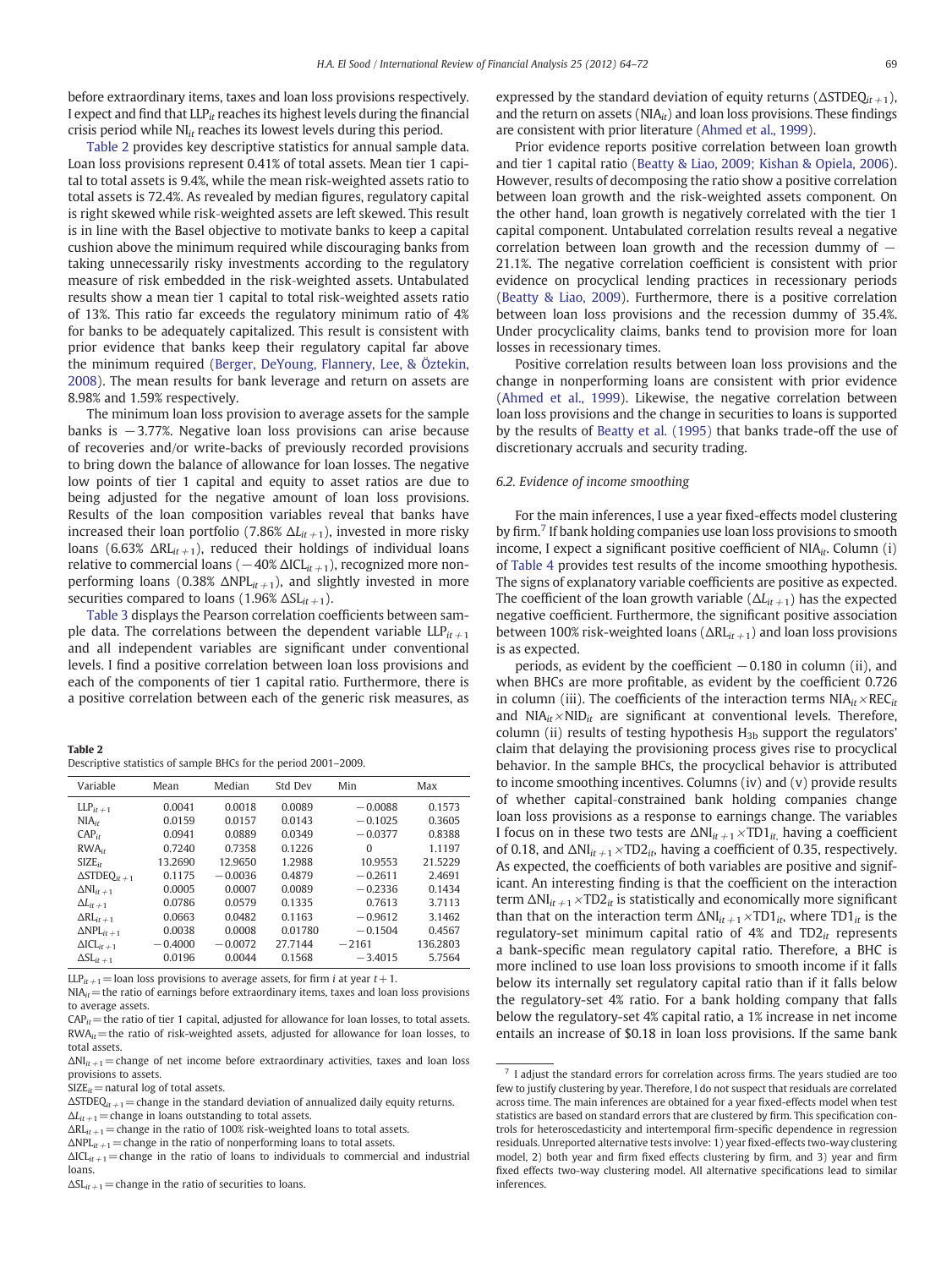<span id="page-6-0"></span>

Pearson correlation analysis (p-values in parentheses) for the period 2001–2009.

| Variables                          | CAP <sub>ir</sub> | $RWA_{it}$                         | $SIZE_{it}$                        | $\triangle$ STDEQ <sub>it +1</sub> | $NIA_{it}$                      | $\Delta NI_{it+1}$                 | $\Delta L_{it+1}$                  | $\Delta R$ $L_{it+1}$            | $\Delta NPL_{it+1}$                | $\Delta \text{ICL}_{it+1}$         | $\Delta SL_{it+1}$                 |
|------------------------------------|-------------------|------------------------------------|------------------------------------|------------------------------------|---------------------------------|------------------------------------|------------------------------------|----------------------------------|------------------------------------|------------------------------------|------------------------------------|
| $LLP_{it+1}$                       | 0.283             | 0.197                              | 0.149                              | 0.220                              | 0.266                           | $-0.158$                           | $-0.112$ (<0.0001)                 | 0.043                            | 0.360                              | $-0.105$                           | $-0.058$                           |
| CAP <sub>it</sub>                  | (<0.0001)         | (<0.0001)<br>$-0.046$<br>(<0.0001) | (<0.0001)<br>$-0.119$<br>(<0.0001) | (<0.0001)<br>0.003<br>(0.832)      | (<0.0001)<br>0.469<br>(<0.0001) | (<0.0001)<br>$-0.086$<br>(<0.0001) | $-0.021$<br>(0.097)                | (0.003)<br>$-0.084$<br>(<0.0001) | (<0.0001)<br>0.006<br>(0.638)      | (<0.0001)<br>$-0.105$<br>(<0.0001) | (<0.0001)<br>$-0.058$<br>(<0.0001) |
| $RWA_{it}$                         |                   |                                    | 0.073                              | 0.172                              | 0.046                           | 0.024                              | 0.178                              | 0.309                            | 0.185                              | $-0.0001$                          | $-0.115$                           |
| $SIZE_{it}$                        |                   |                                    | (<0.0001)                          | (<0.0001)<br>0.190<br>(<0.0001)    | (0.002)<br>0.005<br>(0.712)     | (0.059)<br>$-0.040$<br>(0.001)     | (<0.0001)<br>$-0.078$<br>(<0.0001) | (<0.0001)<br>$-0.011$<br>(0.382) | (<0.0001)<br>$-0.088$<br>(<0.0001) | (0.996)<br>0.004<br>(0.771)        | (<0.0001)<br>0.031<br>(0.012)      |
| $\triangle$ STDEQ <sub>it +1</sub> |                   |                                    |                                    |                                    | $-0.127$                        | $-0.123$                           | 0.095                              | 0.038                            | 0.390                              | 0.009                              | $-0.040$                           |
|                                    |                   |                                    |                                    |                                    | (<0.0001)                       | (<0.0001)                          | (<0.0001)                          | (0.009)                          | (0.0010)                           | (0.526)                            | (0.006)                            |
| $NIA_{it}$                         |                   |                                    |                                    |                                    |                                 | 0.393<br>(<0.0001)                 | 0.110<br>(<0.0001)                 | 0.562<br>(0.0010)                | $-0.041$<br>(0.262)                | $-0.076$<br>(<0.0001)              | 0.030<br>(0.035)                   |
| $\Delta NI_{it+1}$                 |                   |                                    |                                    |                                    |                                 |                                    | 0.251                              | 0.165                            | $-0.020$                           | 0.186                              | 0.038                              |
|                                    |                   |                                    |                                    |                                    |                                 |                                    | (<0.0001)                          | (<0.0001)                        | (0.108)                            | (<0.0001)                          | (0.009)                            |
| $\Delta L_{it+1}$                  |                   |                                    |                                    |                                    |                                 |                                    |                                    | 0.295<br>(<0.0001)               | 0.240<br>(<0.0001)                 | 0.008<br>(0.560)                   | 0.028                              |
| $\Delta R L_{it+1}$                |                   |                                    |                                    |                                    |                                 |                                    |                                    |                                  | 0.205                              | 0.111                              | (0.050)<br>0.053                   |
| $\Delta NPL_{it+1}$                |                   |                                    |                                    |                                    |                                 |                                    |                                    |                                  | (<0.0001)                          | (<0.0001)<br>0.048                 | (<0.0001)<br>$-0.019$              |
| $\Delta \text{ICL}_{it+1}$         |                   |                                    |                                    |                                    |                                 |                                    |                                    |                                  |                                    | (0.001)                            | (0.187)<br>$-0.107$<br>(<0.0001)   |

LLP<sub>it+1</sub> = loan loss provisions to average assets, for firm *i* at year t+1. CAP<sub>it</sub>= the ratio of tier 1 capital, adjusted for allowance for loan losses, to total assets. RWA<sub>it</sub>=the ratio of risk-weighted assets, adjusted for allowance for loan losses, to total assets. SIZE<sub>it</sub>=natural log of total assets. ΔSTDEQ<sub>it+1</sub> = change in the standard deviation of annualized daily equity returns. NIA<sub>it</sub>= the ratio of earnings before extraordinary items, taxes and loan loss provisions to average assets. ΔNI<sub>it+1</sub> = change of net income before extraordinary activities, taxes and loan loss provisions to assets.  $\Delta l_{it+1}$  = change in loans outstanding to total assets.  $\Delta R l_{it+1}$  = change in 100% risk-weighted loans to total assets.  $\Delta N Pl_{it+1}$  = change in nonperforming loans to total assets.  $\Delta ICI_{it+1}$  = change in the ratio of loans to individuals to commercial and industrial loans.  $\Delta SI_{it+1}$  = change in the ratio of securities to loans.

holding company falls below its own regulatory capital ratio, a 1% increase in net income triggers an increment of \$0.35 in loan loss provisions. The coefficients in columns (iv) and (v) of Table 4 demonstrate the effect of using different definitions of the regulatory capital ratio on income smoothing results. Moreover, the incremental results have implications to bank regulators on the adequacy of required regulatory

#### Table 4

Analysis of the effect of earnings on loan loss provisions.

Models (i), (ii) and (iii): 
$$
LLP_{it+1} = \beta_1 + \beta_2 NIA_{it} + \sum_{j=1}^{n} \beta_j Controls_{jit+1} + \varepsilon_{it}
$$
  
Models (iv) and (v):  $LLP_{it+1} = \beta_1 + \beta_2 \Delta NI_{it+1} + \beta_3 T_{it} + \beta_4 \Delta NI_{it+1} \times T_{it} + \sum_{i=1}^{n} \beta_j Controls_{jit+1} + \varepsilon_{it}$ 

where two specifications of  $T_{it}$  are used. T1<sub>it</sub> and T2<sub>it</sub> are used to indicate a regulatory-set or a bank-specific minimum capital ratio

| Variables                          | Pred.             | (i)      |            |          | (ii)       |          | (iii)      |          | (iv)       |           | (v)        |  |
|------------------------------------|-------------------|----------|------------|----------|------------|----------|------------|----------|------------|-----------|------------|--|
|                                    |                   | Coef.    | t stats    | Coef.    | t stats    | Coef.    | t stats    | Coef.    | t stats    | Coef.     | $t$ stats  |  |
| Intercept                          | $+/-$             | $-0.027$ | $-7.28***$ | $-0.181$ | $-5.35***$ | $-0.013$ | $-4.15***$ | $-0.029$ | $-6.06***$ | $-0.0297$ | $-5.81***$ |  |
| $NIA_{it}$                         | $^{+}$            | 0.075    | $5.47***$  | 0.164    | $5.63***$  | 0.411    | $2.73***$  |          |            |           |            |  |
| $\Delta NI_{it+1}$                 | —                 |          |            |          |            |          |            | $-0.131$ | $-4.78***$ | $-0.3498$ | $-4.13***$ |  |
| $T1_{it}$                          | $+$               |          |            |          |            |          |            | 0.008    | $3.21***$  |           |            |  |
| $\Delta NI_{it+1} \times T1_{it}$  | $^{+}$            |          |            |          |            |          |            | 0.180    | $1.90*$    |           |            |  |
| $T2_{it}$                          | $^{+}$            |          |            |          |            |          |            |          |            | 0.0004    | $1.78*$    |  |
| $\Delta N I_{it+1} \times T2_{it}$ | $^{+}$            |          |            |          |            |          |            |          |            | 0.3516    | $6.34***$  |  |
| $REC_{it}$                         | $^{+}$            |          |            | 0.013    | $2.89***$  |          |            |          |            |           |            |  |
| $NIA_{it} \times REC_{it}$         | -                 |          |            | $-0.180$ | $-5.47***$ |          |            |          |            |           |            |  |
| $NID_{it}$                         | —                 |          |            |          |            | $-0.012$ | $-2.45***$ |          |            |           |            |  |
| $NIA_{it}$ × $NID_{it}$            | $^{+}$            |          |            |          |            | 0.726    | $2.01**$   |          |            |           |            |  |
| CAP <sub>it</sub>                  | $+$               | 0.080    | $5.59***$  | 0.060    | $5.12***$  | 0.035    | $5.91***$  | 0.100    | $5.86***$  | 0.1997    | $5.16***$  |  |
| $RWA_{ir}$                         | $^{+}$            | 0.014    | $6.12***$  | 0.009    | $5.15***$  | 0.015    | $5.61***$  | 0.014    | $4.42***$  | 0.0139    | 4.54***    |  |
| $SIZE_{it}$                        | $^{+}$            | 0.001    | $5.81***$  | 0.0004   | $4.86***$  | 0.001    | $6.87***$  | 0.001    | $5.43***$  | 0.0011    | $6.15***$  |  |
| $\Delta \text{STDEQ}_{it\, +1}$    | $^{+}$            | 0.004    | $5.01***$  | 0.005    | $5.37***$  | 0.003    | $5.05***$  | 0.003    | $6.06***$  | 0.0026    | $6.22***$  |  |
| $\Delta L_{it+1}$                  | $\qquad \qquad -$ | $-0.016$ | $-6.27***$ | $-0.010$ | $-5.26***$ | $-0.013$ | $-4.18***$ | $-0.013$ | $-5.21***$ | $-0.0124$ | $-5.43***$ |  |
| $\Delta R L_{it+1}$                | $^{+}$            | 0.005    | $3.59***$  | 0.004    | $3.85***$  | 0.004    | $3.16***$  | 0.007    | $3.69***$  | 0.0068    | 3.92***    |  |
| Year fixed effects                 |                   | Yes      |            | Yes      |            | Yes      |            | Yes      |            | Yes       |            |  |
| Adjusted $R^2$                     |                   | 24.53%   |            | 37.13%   |            | 42.45%   |            | 24.89%   |            | 27.09%    |            |  |
| n                                  |                   | 4,689    |            | 4,689    |            | 4,689    |            | 4,689    |            | 4,689     |            |  |

\*\*\*, \*\*, and \* represent 1%, 5% and 10% significance, respectively. Significance is one-tailed unless the sign of the coefficient is indeterminate.

Standard errors are adjusted for correlation across firms and years.

 $\text{LLP}_{it+1}$  = loan loss provisions to average assets, for firm *i* at year  $t+1$ . NIA<sub>it</sub> = the ratio of net income before extraordinary items, taxes and loan loss provisions to average assets.  $\Delta N I_{it+1}$  = change of net income before extraordinary items, taxes and loan loss provisions to assets. T1<sub>it</sub> = dummy variable that equals 1 if tier 1 capital to risk-weighted assets ratio is less than the regulatory-set ratio of 4% and zero otherwise.  $T_{it}$  = dummy variable that equals 1 if tier 1 capital to risk-weighted assets ratio is less than the bank-specific mean and zero otherwise. REC<sub>it</sub> = dummy variable that takes the value of 1 if the year is 2001, 2007, 2008, or 2009 (recessionary period) and zero otherwise. NID<sub>it</sub> = dummy variable that equals 1 if the BHC has an above-median net income before extraordinary items, taxes and loan loss provisions to assets and zero otherwise.  $\text{CAP}_{it}$ = the ratio of tier 1 capital, adjusted for allowance for loan losses, to total assets. RWA $it$  = the ratio of risk-weighted assets, adjusted for allowance for loan losses, to total assets. SIZE $it$  = natural log of total assets.  $\Delta$ STDEQ<sub>it+1</sub> = change in the standard deviation of annualized daily equity returns.  $\Delta L_{it+1}$  = change in loans outstanding to total assets.  $\Delta R L_{it+1}$  = change in 100% risk-weighted loans to total assets.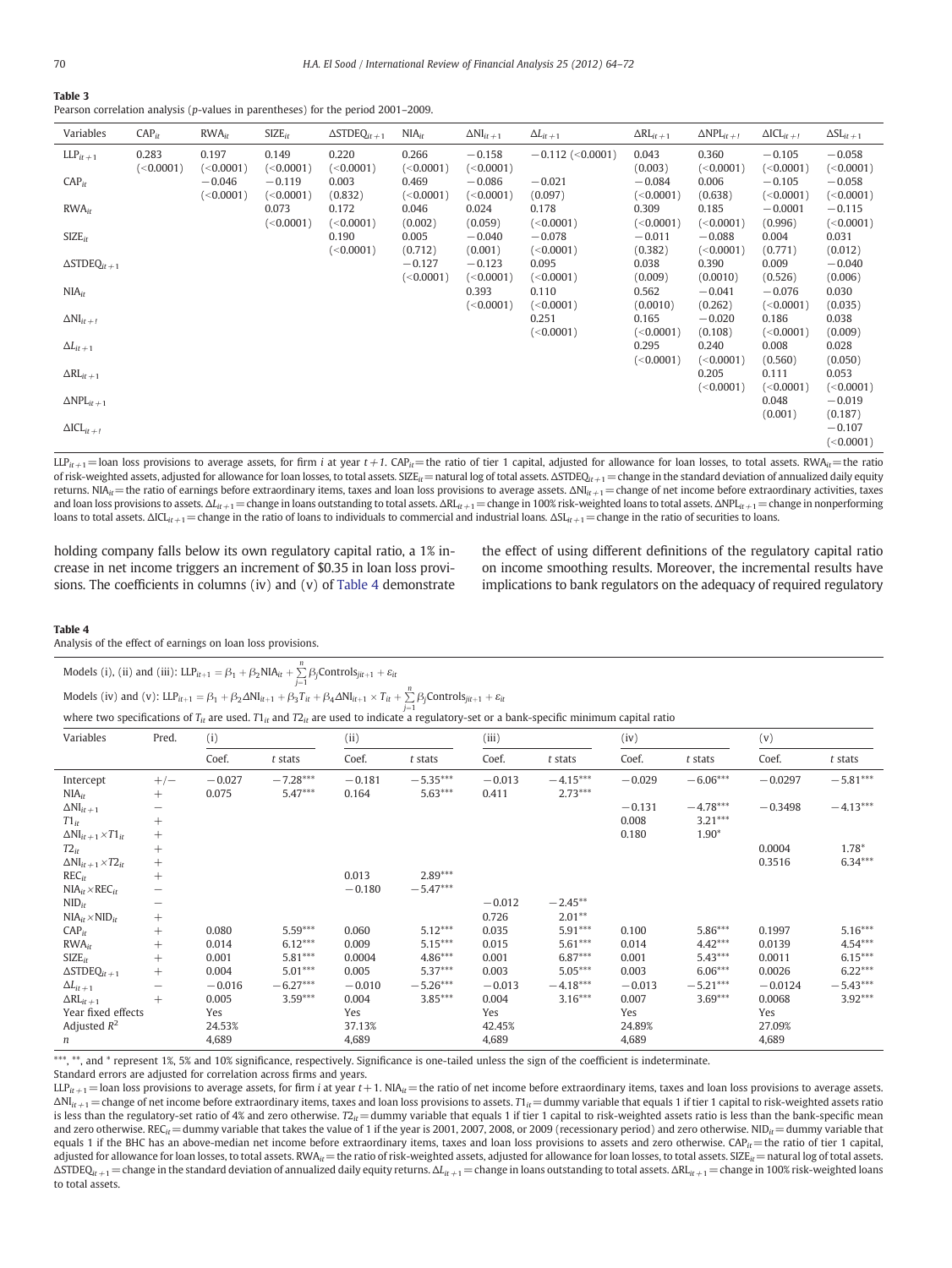#### <span id="page-7-0"></span>Table 5

Analysis of the management of loan loss provisions during pre-crisis period and financial crisis period.

| Model (i): $LLP_{it+1} = \beta_1 + \beta_2 CAP_{it} + \beta_3 RWA_{it} + \beta_4 NIA_{it} + \sum_{i=1} \beta_j Controls_{jit+1} + \varepsilon_{it}$                                                    |  |
|--------------------------------------------------------------------------------------------------------------------------------------------------------------------------------------------------------|--|
| Model (ii): $LLP_{it+1} = \beta_1 + \beta_2 CAP_{it} + \beta_3 RWA_{it} + \beta_4 NIA_{it} + \beta_5 NID_{it} + \beta_6 NIA_{it} \times NID_{it} + \sum \beta_j Controls_{jit+1} + \varepsilon_{itit}$ |  |

| Pred.<br>Indep. var.               |                          | (i)<br>Pre-crisis<br>$(2002 - 2006)$ |            | $J-1$<br>(i)<br>Crisis<br>$(2007 - 2009)$ |            | (ii)<br>Pre-crisis<br>$(2002 - 2006)$ |            | (ii)<br>Crisis<br>$(2007 - 2009)$ |             |
|------------------------------------|--------------------------|--------------------------------------|------------|-------------------------------------------|------------|---------------------------------------|------------|-----------------------------------|-------------|
|                                    |                          | Coef.                                | t stats    | Coef.                                     | t stats    | Coef.                                 | t stats    | Coef.                             | t stats     |
| Intercept                          | $+/-$                    | $-0.059$                             | $-8.42***$ | $-0.002$                                  | $-1.86*$   | $-0.052$                              | $-8.11***$ | $-0.003$                          | $-1.85*$    |
| $NIA_{it}$                         | $+/-$                    | 0.084                                | $1.90*$    | $-0.268$                                  | $-4.56***$ | 0.058                                 | $3.37**$   | $-0.326$                          | $-3.92***$  |
| $NID_{it}$                         |                          |                                      |            |                                           |            | $-0.011$                              | $-10.56**$ | $-0.008$                          | $-11.84***$ |
| $NIA_{it} \times NID_{it}$         | $^{+}$                   |                                      |            |                                           |            | 0.584                                 | $5.77***$  | 0.409                             | $9.81***$   |
| CAP <sub>ir</sub>                  | $^{+}$                   | 0.080                                | $4.65***$  | 0.110                                     | $2.97***$  | 0.005                                 | $4.61***$  | 0.138                             | $3.80***$   |
| $RWA_{it}$                         | $^{+}$                   | 0.014                                | $4.56***$  | 0.001                                     | $1.98**$   | 0.032                                 | $9.38***$  | 0.003                             | $4.22***$   |
| $SIZE_{it}$                        | $^{+}$                   | 0.002                                | $7.57***$  | 0.001                                     | $1.98**$   | 0.002                                 | $6.98***$  | 0.001                             | $2.43***$   |
| $\triangle$ STDEQ <sub>it +1</sub> | $^{+}$                   | 0.003                                | $4.22***$  | 0.002                                     | $4.53***$  | 0.002                                 | $3.89***$  | 0.004                             | $6.90***$   |
| $\Delta L_{it+1}$                  | $\overline{\phantom{0}}$ | $-0.029$                             | $-2.84***$ | $-0.003$                                  | $-2.36**$  | $-0.021$                              | $-9.18***$ | $-0.001$                          | $-2.08**$   |
| $\Delta R$ <sub>it +1</sub>        | $^{+}$                   | 0.001                                | $2.79***$  | 0.001                                     | $4.59***$  | 0.002                                 | $3.06***$  | 0.004                             | $2.69***$   |
| Year fixed effects                 |                          | Yes                                  |            | Yes                                       |            | Yes                                   |            | Yes                               |             |
| Adjusted $R^2$                     |                          | 44.59%                               |            | 54.75%                                    |            | 46.78%                                |            | 55.62%                            |             |
| $\mathfrak n$                      |                          | 2,005 <sup>1</sup>                   |            | 2,314                                     |            | 2,005 <sup>1</sup>                    |            | 2,314                             |             |

\*\*\*, \*\*, and \* represent 1%, 5% and 10% significance, respectively.

Significance is one-tailed unless the sign of the coefficient is indeterminate.

Standard errors are adjusted for correlation across firms and years.

 $LIP_{it+1}$  = loan loss provisions to average assets, for firm i at year  $t+1$ , CAP<sub>t</sub> = the ratio of tier 1 capital, adjusted for allowance for loan losses, to total assets. RWA<sub>it</sub> = the ratio of risk-weighted assets, adjusted for allowance for loan losses, to total assets. NID $_{it}$  = dummy variable that equals 1 if the BHC has an above-median net income before extraordinary items, taxes and loan loss provisions to assets and zero otherwise. SIZE<sub>it</sub> = natural log of total assets. NIA<sub>it</sub> = the ratio of net income before extraordinary items, taxes and loan loss provisions to average assets. ΔSTDEQ<sub>it+1</sub> = change in the standard deviation of annualized daily equity returns. ΔL<sub>it+1</sub> = change in loans outstanding to total assets. ΔRL<sub>it+1</sub> = change in 100% risk-weighted loans to total assets.

The total number of observations is reduced after dropping 370 observations pertaining to the recessionary year of 2001 to better reflect the pre-crisis boom period of 2002–2006.

capital ratios. This finding is beyond the scope of this paper and thus prompts further analysis.

To check the robustness of results to different regulatory capital triggers, I use an alternative capital ratio set by the FDIC of 6% for banks to be considered well capitalized. Unreported findings show no significant evidence that banks falling below such target are pressured to engage in income smoothing. This result is expected as the 6% trigger is not as binding and costly as the more stringent 4% target.

#### 6.3. Evidence of provisioning behavior during pre-crisis boom and crisis period

Column (i) in Table 5 shows that BHCs accelerate subsequent year provisions during the pre-crisis boom, as evident by the positive coefficient of  $NIA_{it}$  0.058. However, during the financial crisis period, BHCs tend to delay subsequent year loan loss provisions as shown by the negative coefficient of the interaction term,  $NIA_{it} \times CRISIS_{it}$ , -0.192. Collectively, the empirical results show that (i) accelerating loan loss provisions, for income smoothing purposes, is less pronounced during the crisis period of 2007–2009 than during the pre-crisis boom of 2002–2006 and (ii) the association between regulatory capital and loan loss provisioning is more pronounced during the financial crisis period than during the pre-crisis boom.

#### 7. Conclusion

In the midst of the topical debate between bank regulators and accounting standard setting bodies, this paper examines evidence on the incentives to use the discretionary element inherent in loan loss provisions for capital management and income smoothing purposes.

Augmented by a slowing economy in the aftermath of the financial crisis in late 2007, bank regulators have shown great concern that the use of backward-looking loan loss provisions amplifies procyclicality of bank regulatory capital. Although forward looking judgmental factors are highly viewed by bank regulators, accounting standard setters and auditors are rather circumscribed to use too much judgment based on future events. The accounting standard setters' are concerned with transparency in documenting loan loss estimates to mitigate earnings and capital management concerns. However, the current model accounting for loan loss provisions is under great pressure and scrutiny to adapt to tough conditions dictated by the financial crisis.

Overall, this study documents evidence that: (i) loan loss provisions are significantly affected by income smoothing incentives, (ii) the effect of income smoothing on bank loan loss provisions is amplified when (1) banks hit the regulatory minimum target, and (2) are more profitable, (iii) banks have income smoothing incentives to delay the provisioning process during recessionary periods giving rise to procyclicality concerns, (iv) bank internally set capital targets are more significant triggers of capital management and income smoothing than the regulatory-set minimum ratios, and (vi) during the pre-crisis boom period, banks tend to accelerate provisioning to smooth income downward. On the other hand, during the financial crisis period, this association is less pronounced. Further research is needed to investigate whether banks behavior with respect to the use of provisioning for regulatory capital management and income smoothing is a matter of efficiency or opportunism.

#### References

- Ahmed, A., Takeda, C., & Thomas, S. (1999). Bank loan loss provisions: A reexamination of capital management, earnings management, and signalling effect. Journal of Accounting and Economics, 28(1), 1–25.
- Beatty, A., Chamberlain, S., & Magliolo, J. (1995). Managing financial reports of commercial banks: The influence of taxes, regulatory capital, and earnings. Journal of Accounting Research, 33(2), 231–261.
- Beatty, A., & Liao, S. (2009). Regulatory Capital Ratios, Loan Loss Provisioning and Pro-cyclicality. Working Paper Available at: <http://www.ssrn.com> [Accessed 26 May 2010]
- Berger, A., DeYoung, R., Flannery, M., Lee, D., & Öztekin, Ö. (2008). How do large banking organizations manage their capital ratios. Journal of Financial Services Research, 34(2–3), 123–149.
- Bikker, J., & Metzemakers, P. (2005). Bank provisioning behavior and procyclicality. International Financial Market, Institutions, and Money, 15(2), 141–157.